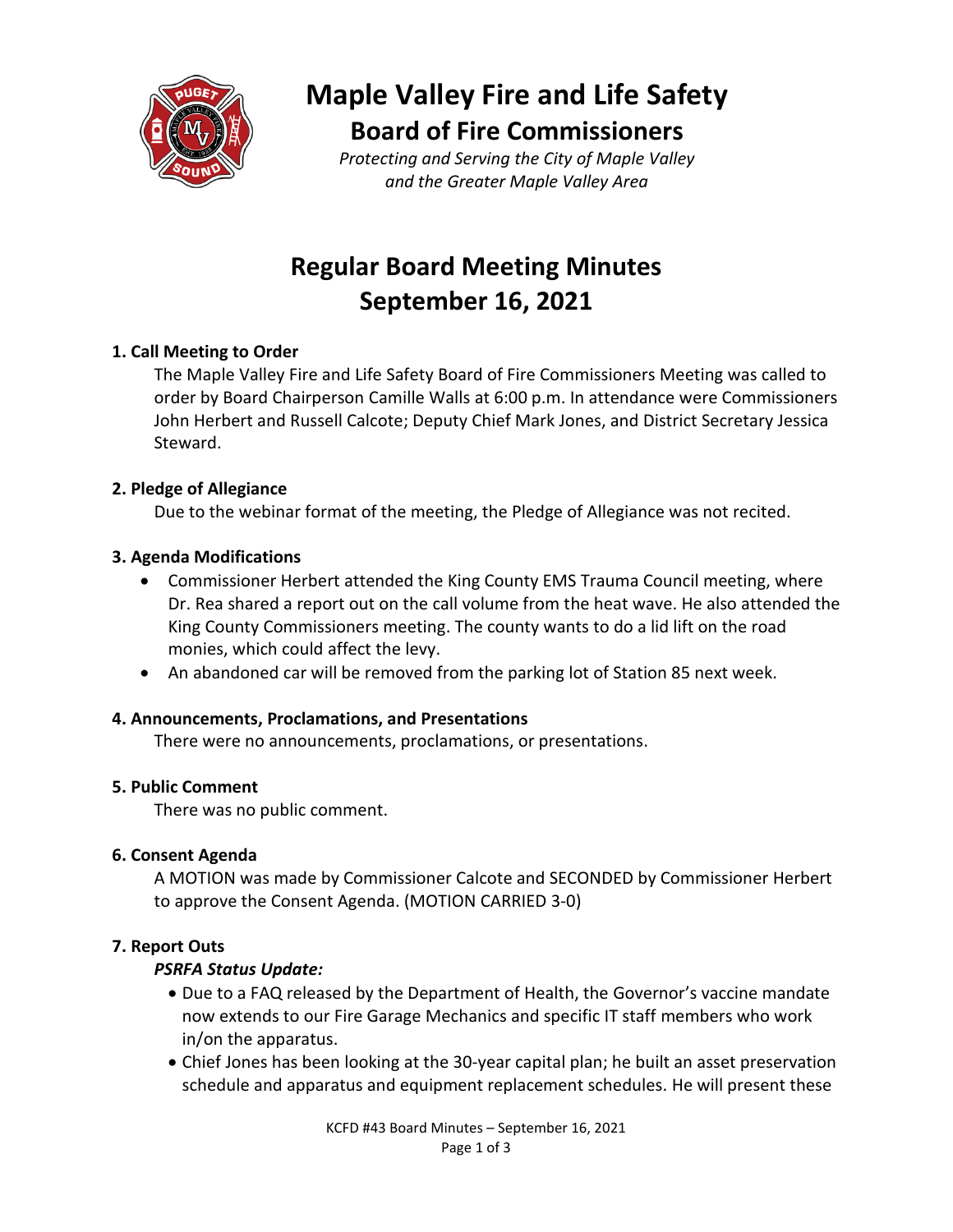in October, followed by a workshop to solidify a plan. Commissioner Herbert's station tours with Chief Pawlak will add additional details. Discussed the previous plans for purchasing land for a new station closer to Tahoma high school.

#### **8. Correspondence**

There was no correspondence.

#### **9. Unfinished Business**

There was no unfinished business.

#### **10. New Business**

Request for Approval of Resolution R-2021-001 Setting Hearing Date on Revenue Sources Maple Valley Fire & Life Safety/King County Fire District #43 is required to establish a date for a Public Hearing on Revenue Sources for 2022, as per RCW 84.55.120. The Public Hearing will be held on Thursday, October 21, 2021. The hearing will be held during the Board of Commissioner's regular meeting beginning at 6:00 p.m. via a Zoom virtual connection. The Zoom meeting login information will be posted on the Puget Sound Fire website prior to the hearing date and time.

A MOTION was made by Vice Chairperson Herbert and SECONDED by Commissioner Calcote to approve Resolution R-2021-001 Setting Hearing Date on Revenue Sources. (MOTION CARRIED 3-0)

Request for Approval of Training & Travel Form: Brian Snure Laws Update Seminar A training & travel request form for the Brian Snure Laws Update Seminar was presented for approval. The per person estimated cost to attend this seminar is \$174.00.

A MOTION was made by Commissioner Calcote and SECONDED by Vice Chairperson Herbert to approve the Training & Travel Form: Brian Snure Laws Update Seminar. (MOTION CARRIED 3-0)

## Proposal to Add "Local 1747 Report Out" to the Agenda

Union President PJ Knowles frequently attends Board meetings to give an update on Local 1747 business, which he does under the Public Comment section of the agenda. District Secretary Steward suggested that a standing formal report out for the Local be added to the agenda, as his report out does not meet the criteria of true public comment.

A MOTION was made by Commissioner Calcote and SECONDED by Vice Chairperson Herbert to add a standing Local 1747 report out under Agenda Item #7: Report Outs. (MOTION CARRIED 3-0)

## 9/11 Ceremony Update

The new Heavy Rescue apparatus goes into service October 2nd, but no public formal ceremony will be held due to the rising COVID numbers.